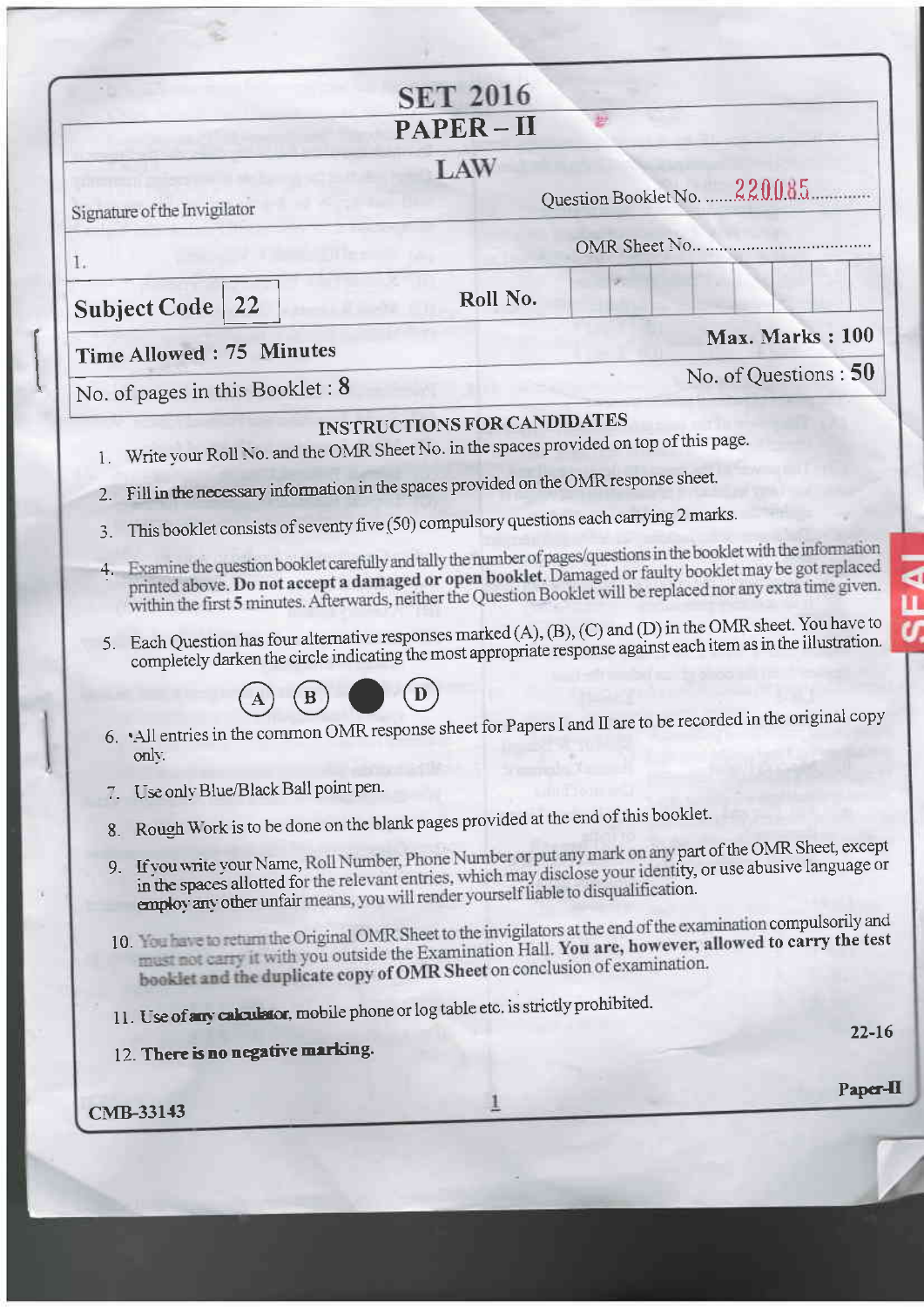| Which two out of the following decisions were $_4$ .<br>1.<br>overruled by the Supreme Court of India in the famous<br>case of Golak Nath in 1207?<br>Bengal Immunity Co. v. State of Bihar<br>1.<br>Shankari Prasad v. Union of India<br>2.<br>State of Bombay v. United Motors (India) Ltd.<br>$\mathfrak{Z}.$<br>Sajjan Singh v. State of Rajasthan<br>4.<br>Select the correct answer using the following code:<br>$(B)$ 1 and 3<br>$(A)$ i and 2<br>(D) $2$ and $3$<br>$\mathbb{C}$ 2 and 4<br>The power of judicial review means:<br>(A) The power of the courts to define and interpret<br>constitution<br>(B) The power of the courts to declare null and<br>void any legislative or executive act, which is<br>against the provisions of the Constitution<br>(C) The power of the judiciary to define and inter-<br>laws<br>(D) The power of the courts to legislate when there<br>is no statutory provisions<br>Match List-I with List-II and select the correct<br>3.<br>answer from the code given below the lists :<br>List-II<br>$List-I$<br>Kedarnath Bojaria v.<br>1.<br>Freedom of Press<br>a.<br>State of W.Bengal<br>Bennet Coleman v.<br>2.<br>Minority Rights<br>b.<br>Union of India<br>3. Ajij Basha v. Union<br>Just, Fair and<br>C.<br>of India<br>Reasonable<br>Maneka Gandhi v.<br>4.<br><b>Special Courts</b><br>d.<br>Union of India<br>Code:<br>đ<br>$\mathbb{C}$<br>$\mathbf b$<br>a<br>$\overline{2}$<br>$\downarrow$<br>$\mathfrak{Z}$<br>$(A)$ 1<br>$\mathbf{1}$<br>$\mathfrak{Z}$<br>$\overline{4}$<br>$(B)$ 2<br>$\overline{3}$<br>$\overline{2}$<br>$\overline{4}$<br>$(C)$ 1<br>$\mathfrak{Z}$<br>$\overline{4}$<br>$\mathbf{1}$<br>$(D)$ 2 | In which one of the following cases. Ed the Supreme<br>Court rule that the principle of severeign in many<br>will not apply to a proceeding for award of<br>compensation for violation of Fundamental Register<br>(A) State of Purpose and an and<br>(B) Kastuti La Y State (Filitar Pracess,<br>(C) Murli S. Dears Inc. and The 12<br>(D) Nilavati Behera Santa Che<br>Preamble of Indian Constitution speaks after<br>5.<br>(A) Social, Economic and Police and<br>Moral, Economic and Political License<br>(B)<br>Internal, External, Universal Justice<br>(D) Logical Reasonable Equitable Justice<br>har Costing . The contract<br>A Afaire system<br>(B) A unitary system<br>(C) A federal system in normal times, and<br>system in emergency<br>A federal system in emergency.<br>(D)<br>system in normal time<br>Which of the following statements is true?<br>7.<br>Constitution of India does not follows<br>1.<br>separation of power<br>Constitution of India follows strict separation<br>2.<br>of power<br>Constitution of India provides for independing<br>3.<br>judiciary<br>Preamble to the Indian Constitution<br>4.<br>enforceable in the Court of Law<br>$(B)$ 2,3,4<br>$(A)$ 1,2,3<br>(D) $1,3,4$<br>$(C)$ 1,2,4 |
|-----------------------------------------------------------------------------------------------------------------------------------------------------------------------------------------------------------------------------------------------------------------------------------------------------------------------------------------------------------------------------------------------------------------------------------------------------------------------------------------------------------------------------------------------------------------------------------------------------------------------------------------------------------------------------------------------------------------------------------------------------------------------------------------------------------------------------------------------------------------------------------------------------------------------------------------------------------------------------------------------------------------------------------------------------------------------------------------------------------------------------------------------------------------------------------------------------------------------------------------------------------------------------------------------------------------------------------------------------------------------------------------------------------------------------------------------------------------------------------------------------------------------------------------------------------------------------------------------------------------------------------------------------------------------------------|----------------------------------------------------------------------------------------------------------------------------------------------------------------------------------------------------------------------------------------------------------------------------------------------------------------------------------------------------------------------------------------------------------------------------------------------------------------------------------------------------------------------------------------------------------------------------------------------------------------------------------------------------------------------------------------------------------------------------------------------------------------------------------------------------------------------------------------------------------------------------------------------------------------------------------------------------------------------------------------------------------------------------------------------------------------------------------------------------------------------------------------------------------------------------------------------------------------------------------------|
|                                                                                                                                                                                                                                                                                                                                                                                                                                                                                                                                                                                                                                                                                                                                                                                                                                                                                                                                                                                                                                                                                                                                                                                                                                                                                                                                                                                                                                                                                                                                                                                                                                                                                   | Paper                                                                                                                                                                                                                                                                                                                                                                                                                                                                                                                                                                                                                                                                                                                                                                                                                                                                                                                                                                                                                                                                                                                                                                                                                                  |

CMB-33143

**PEAT** 

 $\overline{C}$ 

Pape<sup>1</sup>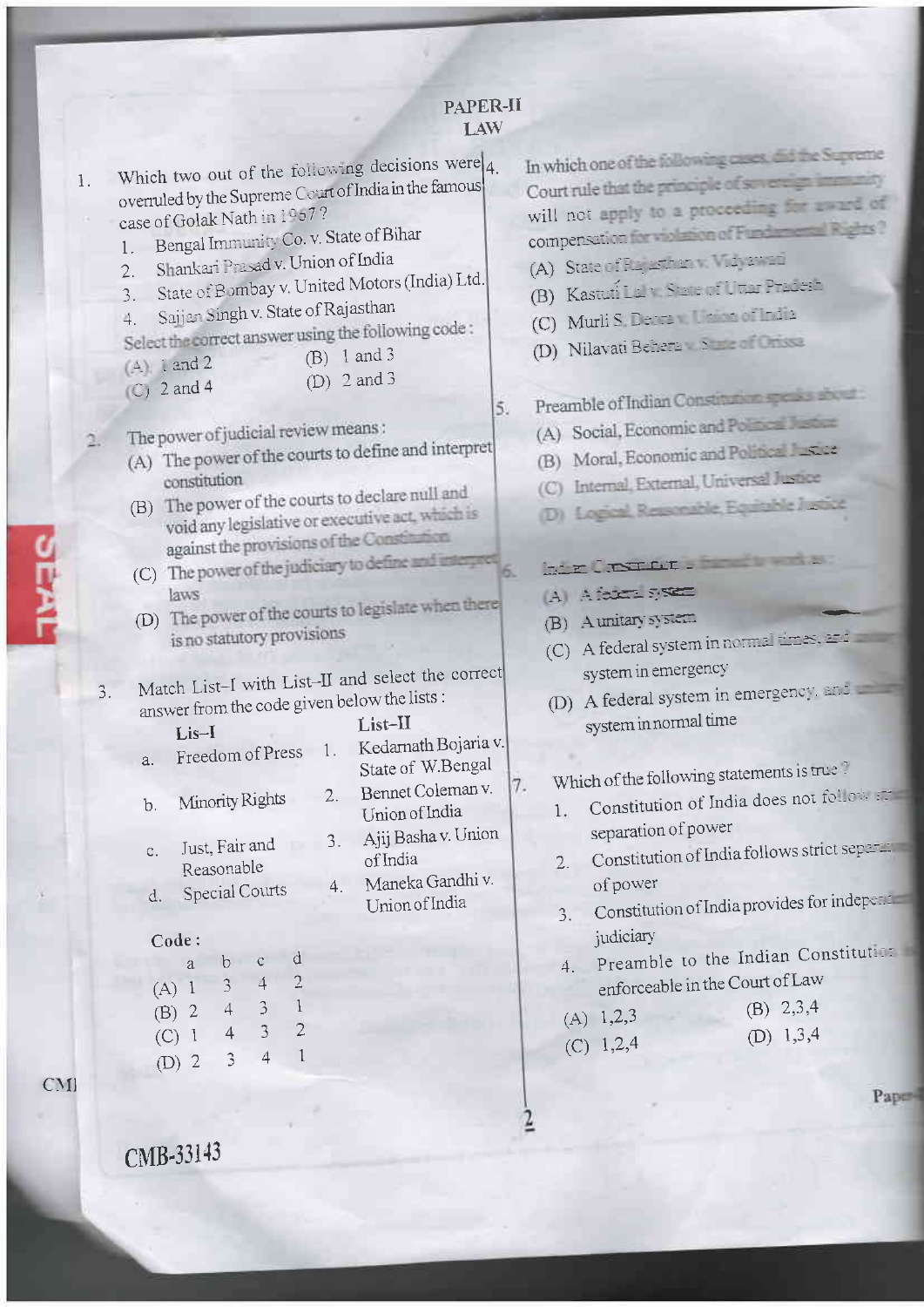In which one of the following case has the Supreme 13. Court upheld the Constitutional validity of the <sup>C</sup>onstitution (93rd Amendment) introducing Articl  $15(5)$ ?

- (A) TMA Pai Foundation v. State of Karnataka
- (B) Indra Sawhney v. Union of India
- (C) M. Nagaraj v. Union of India
- (D) Ashok Kumar Thakur v. Union of India
- Sociological school is referred to as functional school  $by:$ 
	- (A) Leon Duguit (B) Eugen Elirlich
	- (C) Paton
- (D) Roscoe Pound
- 10. In a transfer of property, an interest is created for the benefit of the unbom person, the Interest in property acquired by such unbom person is called :
	- (A) Vested interest
	- @) Contingent interest
	- (C) Absolute interest
	- (D) Limited interest
- II. In Henna V Peel, the finder of the goods was allowed to keep the goods on the ground that :
	- (A) The owner ofthe goods was not traceable
	- (B) The owner of the house has neither de facto control nor animus to possess the goods
	- (C) The owner has de facto control over the house but lacks animus to possession of the goods
	- (D) If given to the owner, it amounts to unjust enrichment
- 12. 'Custom is to society what Law is to the State' is said by :
	- (A) Blackstone
	- (C) Savigny
- @) Salmond @) Moulton
- cMB-33I43
- The essence of Declaratory theory is that :
- (A) Judges are law makers rather than law-finders
- (B) Judges make law
- (C) Judges make law through precedens
- (D) Judges are law-finders, rather than iaw-makers.
- 14. The person in possession of an object has better title over it, against the whole world, except the real owner.<br>This principlo has been illustrated in :
	- (A) Bridges v. Hawkesworth
	- (B) Henna v. Peel
	- (C) Mary v. Green
	- (D) South Stafford Shire Water Co. v. Sharman
- 15. Reformative theory is being growingly adopted in the case of:
	- (A) Habitual offenders
	- (B) First time offenders
	- (C) Juvenile offenders
	- (D) Women offenders
- <sup>1</sup>6. Which ofthe following scholars corsider Intemational Law as true Law?
	- (A) Hobbes
	- (B) Austin
	- (C) Holland
	- (D) Oppenheim

17. Read Assertion (A) and Reason (R) and find correct answer using code given below

Assertion (A): According to Monism, Intemational law and Municipal Law are the two branches of unified knowledge of Law, which are applicable to human ommunity in some or the other way **Reason (R):** In the ultimate analysis of Law man

i.<br>Ispa

## is at the root to all Laws

## Code :

 $\overline{3}$ 

- (A) Both (A) and (R) are true and  $(R)$  is good explanatory of  $(A)$
- (B) Both  $(A)$  and  $(R)$  are true but  $(R)$  is not a correct explanatory of  $(A)$
- (C) (A) is true but  $(R)$  is false
- (D) (A) is false but  $(R)$  is true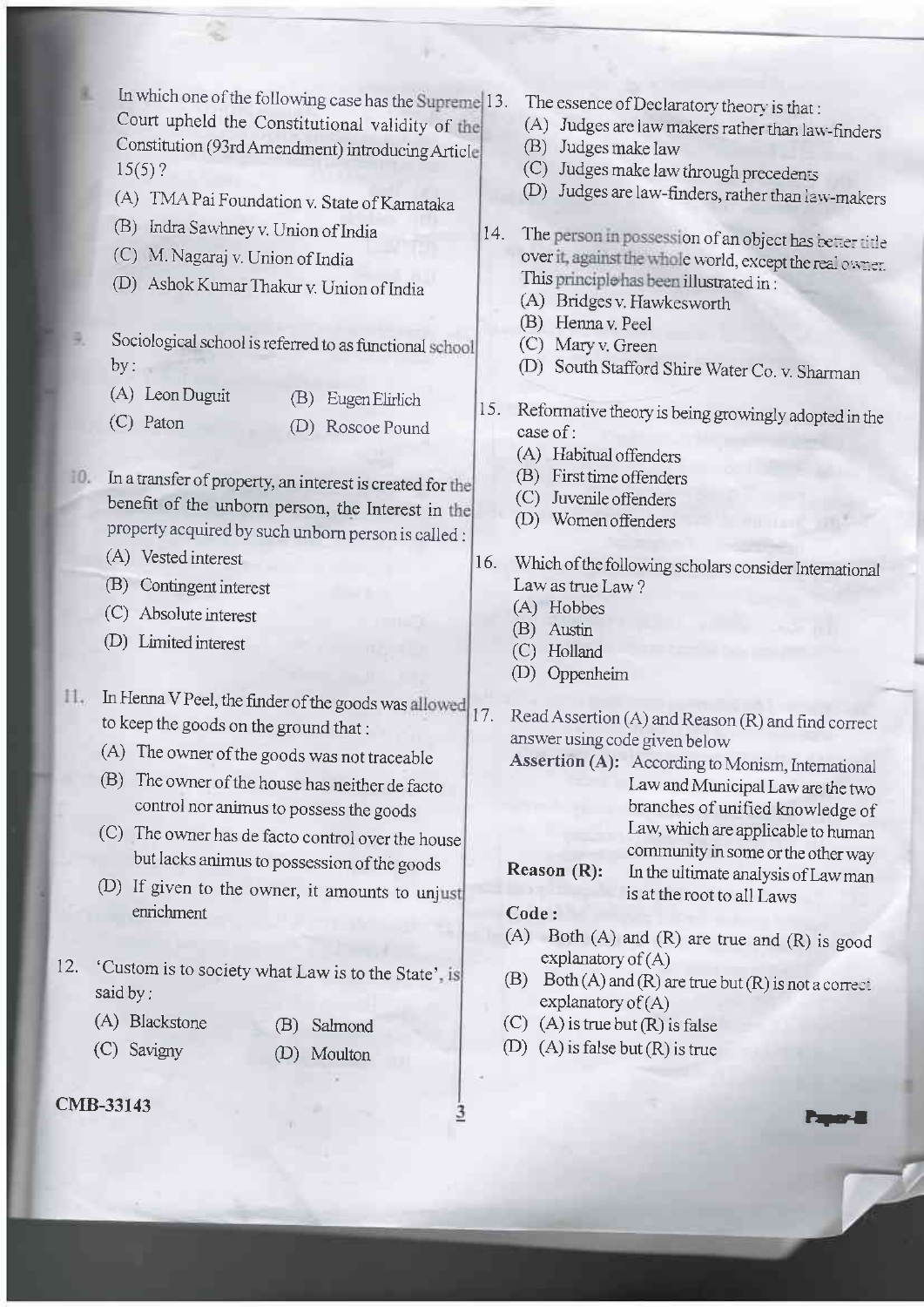- 18. Which of the following statements is not true about 22. custom as Source of Law?
	- (A) Custom is the oldest Source of Law
	- (B) A provision of a treaty may also generate a rule of customary International Law
	- (C) In order to be recognized as Source of Law the custom should always be preceded by usage
	- (D) International custom should be the evidence of  $23.$ general practice 'accepted as Law'
- 19. Which of the following statements is true about the constitutive theory of recognition?
	- (A) A State becomes international person through recognition only and exclusively
	- (B) Statehood exists as such prior to and independently of recognition
	- (C) Recognition of State is not compulsory and only optional
	- (D) Recognition of a State is subject to the legal system and subject to conditions
- 20. Which of the following statements is true about the legal character of the United Nations?
	- (A) It does not possess any legal personality
	- (B) It is only an association of States
	- (C) It has a distinct legal personality of its own
	- (D) It is only a quasi-legal personality
- Reprisal connotes measures adopted by one State 21. against another for the purpose of settling some disputes brought about by the latter's illegal or unjustified act' is said by :
	- (A) Oppenheim
	- (B) Charles G Fenwick
	- (C) Hackworth
	- (D) J.G. Starke

CMB-33143

- A marriage solemnized between two Hindus in violation of Section 5 (iv) of Hindu Marriage Act, who are in professed relationship shall be :
- $(A)$  Veki
- (B) Voicence
- (C) Valid
- (D) Invalid
- Answer which of the following someoned using the code?
	- ì A Mohammadan Man can marrie L'Orien Woman
	- Mohammadan Law recognizes adortion of a ii. boy
	- Differed dower is payable on the dissolution of  $\dddot{\mathbf{u}}$ the marriage by divorce or by death
	- Dissolution of Muslim Marriage Act, 1939 iv. provides grounds for divorce for both husband and wife

## Code:

- (A) All are correct
- (B) All are wrong
- (C) Only i and iii are correct
- (D) Only ii and iv are correct
- 24. On the ground of barrenness or sterility, marriage  $he:$ 
	- (A) Voidable (B) Void
	- $(C)$  Both  $(A)$  and  $(B)$ (D) Neither  $(A)$  nor  $\overline{B}$
- In which of the following case, the Supreme  $\mathbb{C}$ 25. held that "Dower is a sale price of woman"?

**Parameter** 

- (A) Maina Bibi case
- (B) Humara Bibi case
- (C) Subrunnisan case
- (D) Abdul Kadir case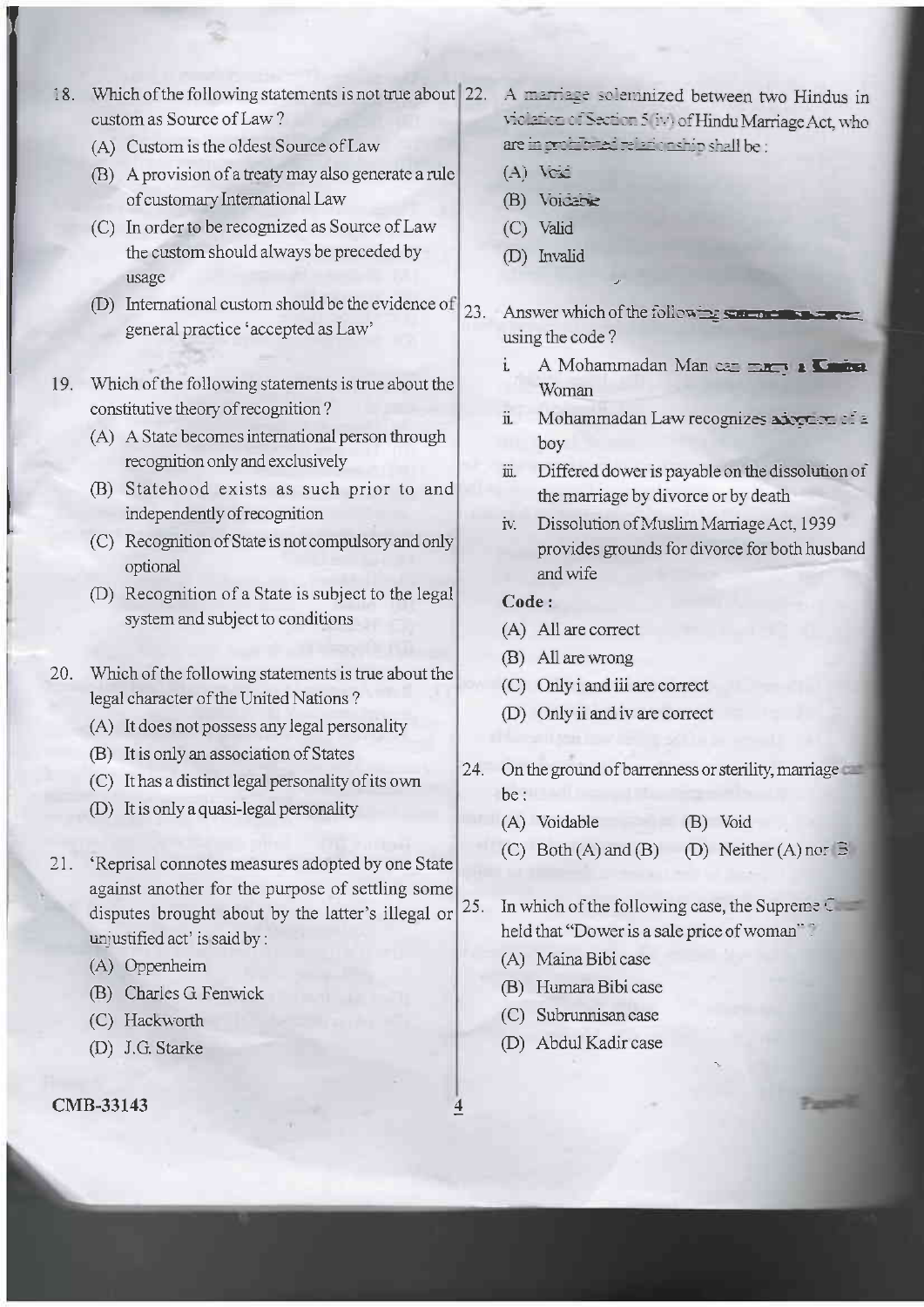| Which of the following forms of talaq is revocable 30. The case Derry v. Peak is related to:<br>during the period of 'iddat'?<br>(A) Talaq-i-Ahsan<br>Talaq-i-Hasan<br>(B)                                                           |                                          |     |                                                                                                                                                                                                                                                      |
|--------------------------------------------------------------------------------------------------------------------------------------------------------------------------------------------------------------------------------------|------------------------------------------|-----|------------------------------------------------------------------------------------------------------------------------------------------------------------------------------------------------------------------------------------------------------|
|                                                                                                                                                                                                                                      |                                          |     | (A) Fraud<br>(B) Mistake                                                                                                                                                                                                                             |
|                                                                                                                                                                                                                                      |                                          |     | (C) Undue Influence<br>(D) Registration                                                                                                                                                                                                              |
| (C) Triple Talaq                                                                                                                                                                                                                     | (D) Double Talaq                         |     |                                                                                                                                                                                                                                                      |
| Match an item in List - I with correct answer in<br>List - II using the code given below:<br>List-I<br>$List - II$<br>Gujarat Women's i.<br>Dower<br><b>Workers Association</b>                                                      |                                          |     | 31. Under Section 74 of the Indian Contract Act, 1872<br>the court cannot award damages :<br>(A) More than the amount stated in the contract<br>Less than the amount stated in the contract<br>(B)<br>(C) Equal to the amount stated in the contract |
| v. Union of India                                                                                                                                                                                                                    |                                          |     | (D) Either $(A)$ or $(B)$                                                                                                                                                                                                                            |
| Humara Bibi<br>v Zubaida Bibi                                                                                                                                                                                                        | ii. Triple Divorce                       | 32. | By threat of suicide, 'A' induced his wife to execute<br>a contract. What type of contract is this?                                                                                                                                                  |
| Amazi Begam v.                                                                                                                                                                                                                       | iii Uniform Civil Code                   |     | (A) An unlawful contract (B) A void contract                                                                                                                                                                                                         |
| <b>Tarylin</b>                                                                                                                                                                                                                       |                                          |     | $(C)$ A voidable contract $(D)$ A valid contract                                                                                                                                                                                                     |
| <b>Par Tahira v.</b>                                                                                                                                                                                                                 | in Maintenance                           |     |                                                                                                                                                                                                                                                      |
| <b>L'il Figuretin Piscal</b><br><b>Course</b>                                                                                                                                                                                        |                                          |     | 33 'A' made an offer by telephone from Ahmedabad to<br>"B" at Khamgeon and the same was accepted by 'B"<br>through telephone at Khamgeon. The contract was<br>consciuded as :                                                                        |
|                                                                                                                                                                                                                                      |                                          |     | (A) Ahmedahad                                                                                                                                                                                                                                        |
|                                                                                                                                                                                                                                      |                                          |     |                                                                                                                                                                                                                                                      |
|                                                                                                                                                                                                                                      |                                          |     | <b>No contract was made</b>                                                                                                                                                                                                                          |
|                                                                                                                                                                                                                                      |                                          |     |                                                                                                                                                                                                                                                      |
|                                                                                                                                                                                                                                      |                                          |     | 10 Contract though concluded, but was void                                                                                                                                                                                                           |
| <b>CONTRACTOR</b>                                                                                                                                                                                                                    |                                          |     |                                                                                                                                                                                                                                                      |
| <b>Contract Contract Contract Contract Contract Contract Contract Contract Contract Contract Contract Contract Contract Contract Contract Contract Contract Contract Contract Contract Contract Contract Contract Contract Contr</b> |                                          | 34. | Who, of the following has propounded the theory of                                                                                                                                                                                                   |
| <b>CONTRACT</b>                                                                                                                                                                                                                      | STATISTICS.                              |     | social engineering as the primary purpose of law of<br><b>Town</b> 2                                                                                                                                                                                 |
| <b>College Street</b>                                                                                                                                                                                                                | <b>CONTACT STATE</b>                     |     |                                                                                                                                                                                                                                                      |
|                                                                                                                                                                                                                                      |                                          |     | <b>K. Professor Salmon</b>                                                                                                                                                                                                                           |
|                                                                                                                                                                                                                                      | $29.$ The case of the first state $\sim$ |     | <b>B</b> Professor Windlebt                                                                                                                                                                                                                          |
| 50.5                                                                                                                                                                                                                                 |                                          |     | <b>C</b> Professor William L. Prosser                                                                                                                                                                                                                |
| $(A)$ $F = 1$                                                                                                                                                                                                                        | <b>Capture 19</b>                        |     | <b>City Product Pollock</b>                                                                                                                                                                                                                          |
| $(C)$ Acception                                                                                                                                                                                                                      | <b>CON Institute Don't</b>               |     |                                                                                                                                                                                                                                                      |
| CMB-33143                                                                                                                                                                                                                            |                                          |     | <b>Carry Comment</b>                                                                                                                                                                                                                                 |
|                                                                                                                                                                                                                                      |                                          |     |                                                                                                                                                                                                                                                      |

\$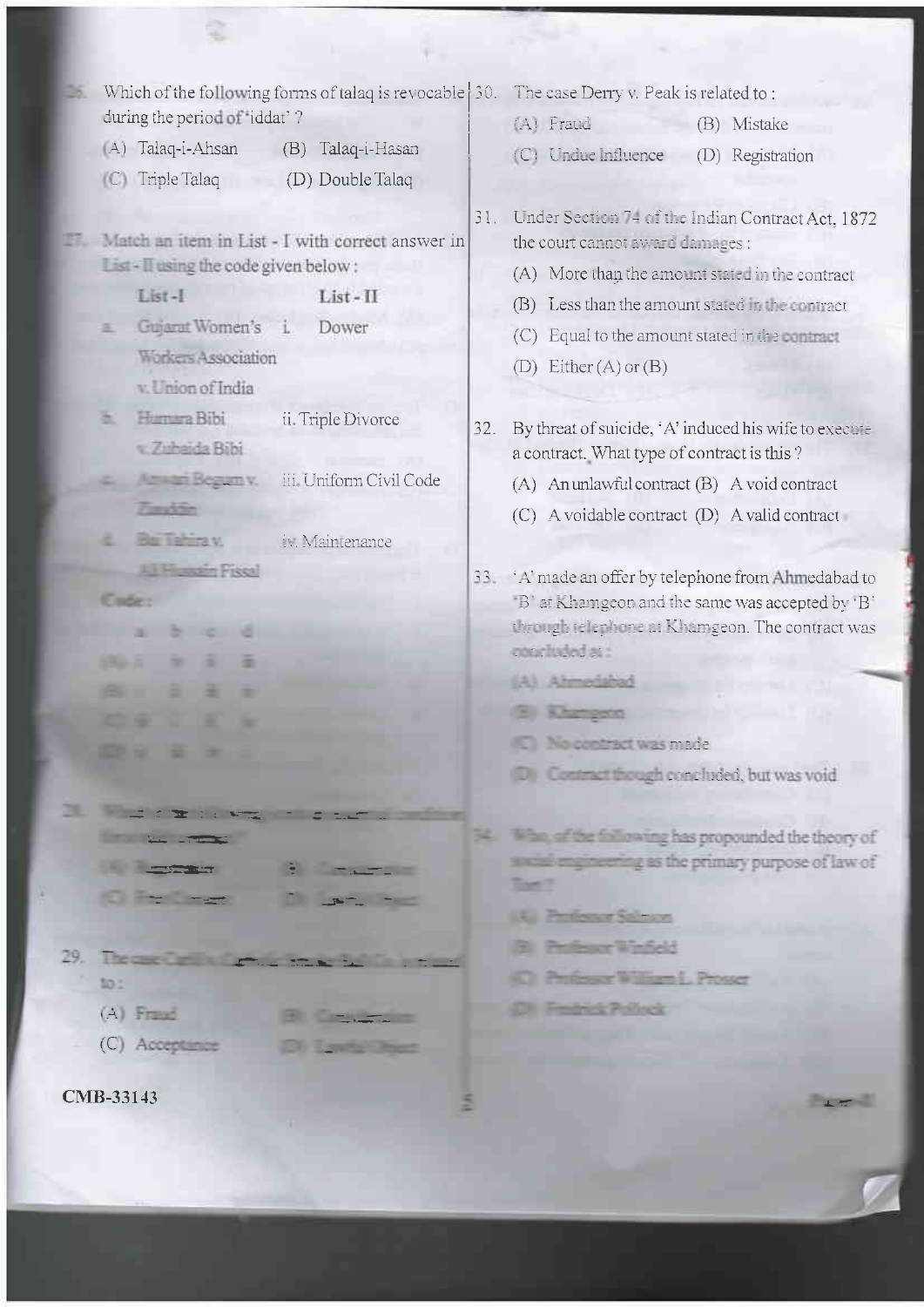| 35. | Which of the following Latin Maxim refers to 41.<br>remoteness of damage?  |     | Act done by the Judge under a mistake as to his<br>$iS$ :                                                                                                    |
|-----|----------------------------------------------------------------------------|-----|--------------------------------------------------------------------------------------------------------------------------------------------------------------|
|     | (A) Injure non remota causa sed proxima                                    |     | Justified by Law<br>(A)<br>(B) Bonafide mistake                                                                                                              |
|     | spectatur<br>(B) Ubi jus ibi Remedium                                      |     | Unjustified by Law<br>(C)<br>(D) Culpable                                                                                                                    |
|     | (C) Sicutere tuo ut alienium nonlardas<br>(D) Res ipsa loquitur            |     | 42. In which of the following cases the Supreme Constant<br>India has laid down that death sentence may<br>awarded in the 'rarest of rarest' cases must star |
| 36. | Which of the animals fall outside the definition of the<br>word 'Cattle' ? |     | (A) Machhi Singh case (B) Lokpal Singh case                                                                                                                  |
|     | (A) Horses<br>(B)<br>Sheep                                                 |     | Jamail Singh case<br>(C)<br>(D)<br>Bachan Singh case                                                                                                         |
|     | $(C)$ Goats<br>Dogs and Cats<br>(D)                                        |     |                                                                                                                                                              |
| 37. | The trot involved in Hurst v. Picture Theatre Ltd. Case                    | 43. | To complete the act of commission of crime, which<br>the following is/are essential?                                                                         |
|     | is:                                                                        |     | $(A)$ Intention<br>(B) Preparation                                                                                                                           |
|     | (A) Defamation<br>(B) Nuisance                                             |     | (C) Attempt<br>(D) All the above                                                                                                                             |
|     | (C) Negligence<br>Trespass<br>(D)                                          |     |                                                                                                                                                              |
| 38. | Mark the correct answer in the following statements:                       | 44. | The general principles as to protection of an accused<br>is based on:                                                                                        |
|     | (A) Dangerous goods arise on proof of negligence                           |     | $i_{\cdot}$<br>Autrefois acquit and Autrefois convict                                                                                                        |
|     | Strict liability arises only when the thing causing<br>(B)<br>harm escapes |     | $\ddot{\mathbf{u}}$<br>Reasonable doubt as to presumptica at<br>innocence                                                                                    |
|     | Liability for dangerous goods in India is absolute<br>(C)                  |     | $\dddot{\mathbf{m}}$<br>Natural Justice                                                                                                                      |
|     | (D)<br>Liability for dangerous goods in India is strict                    |     | iv.<br>Conviction cannot be based without proving the<br>guilt even if it was admitted                                                                       |
| 39. | The Last opportunity rule relates to:                                      |     | Which of the above statements is/are correct?                                                                                                                |
|     | (A) Contributory Negligence                                                |     | $(A)$ i is correct                                                                                                                                           |
|     | Composite Negligence<br>(B)<br>Common Negligence<br>(C)                    |     | (B) i and ii are correct                                                                                                                                     |
|     | Group Negligence<br>(D)                                                    |     | $(C)$ i, ii and iii are correct                                                                                                                              |
|     |                                                                            |     | (D) i, ii, iii and iv are correct                                                                                                                            |
| 40. | A child of the following age is presumed to be doli<br>capax:              | 45. | The offence of<br>homicide presuppases                                                                                                                       |
|     | (A) A child of 7 years age                                                 |     | knowledge of likelihood of causing death.                                                                                                                    |
|     | A child above 7 years of age and under 12 years<br>(B)                     |     | (A) Unlawful<br>(B) Abnormal                                                                                                                                 |
|     | A child above 8 years of age and under 14 years<br>(C)                     |     | Culpable<br>(C)<br>All types of<br>(D)                                                                                                                       |
|     | (D)<br>A child above 7 years of age and under 10 years                     |     |                                                                                                                                                              |
|     | CMB-33143                                                                  |     |                                                                                                                                                              |

**W** 

a